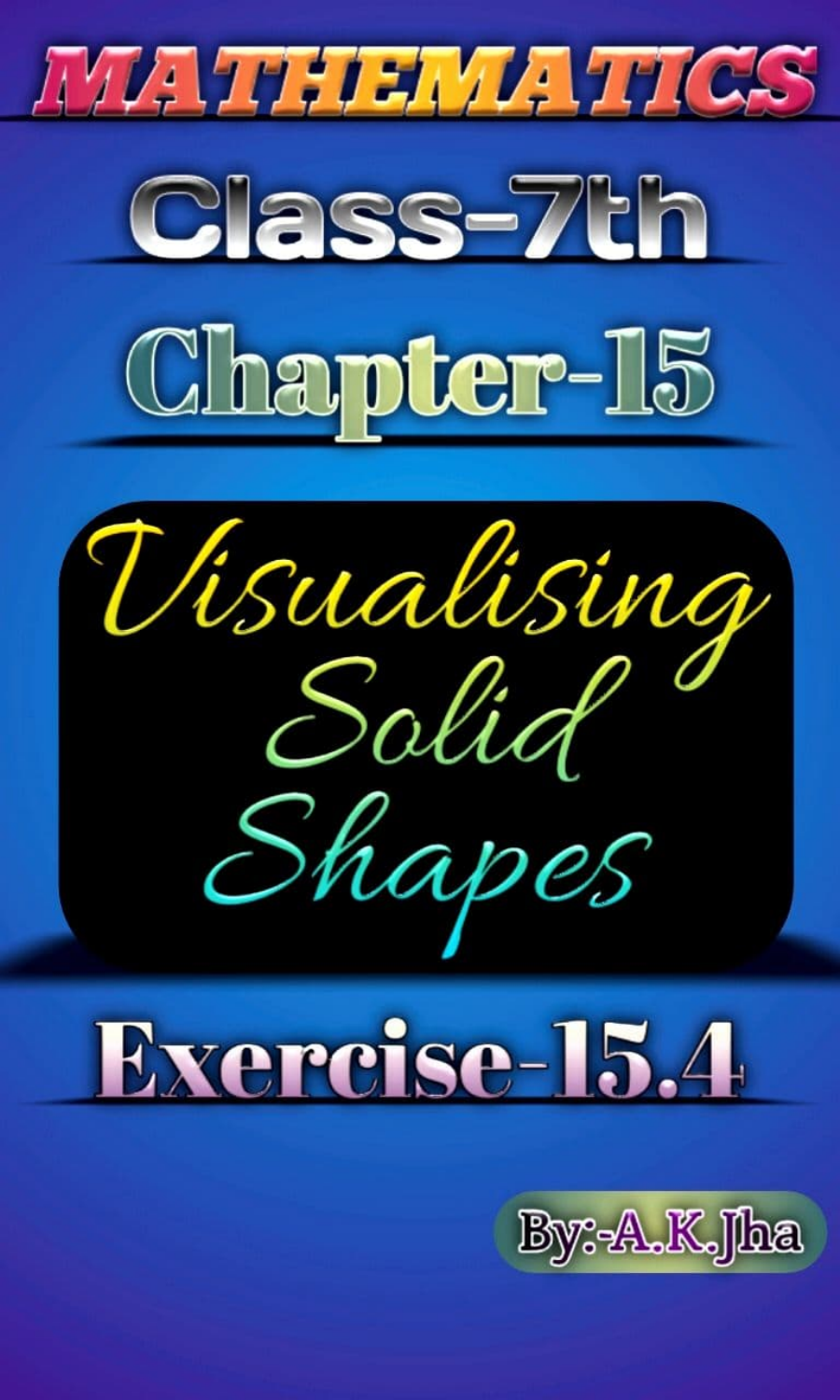# Exercise 15.4

#### **Question 1:**

A bulb is kept burning just right above the following solids. Name the shape of the shadows obtained in each case. Attempt to give a rough sketch of the shadow. (You may try to experiment first and then answer these questions).



 $(i)$ 

A ball **A** cylindrical pipe **A** book

(i) (in)

| <b>Answer 1:</b> |  |
|------------------|--|
|------------------|--|

| S.No. | <b>Object</b>      | Shadow | <b>Shape's name</b> |
|-------|--------------------|--------|---------------------|
| (i)   | A ball             |        | Circle              |
| (ii)  | A cylindrical pipe |        | Line                |
| (iii) | A book             |        | Rectangle           |

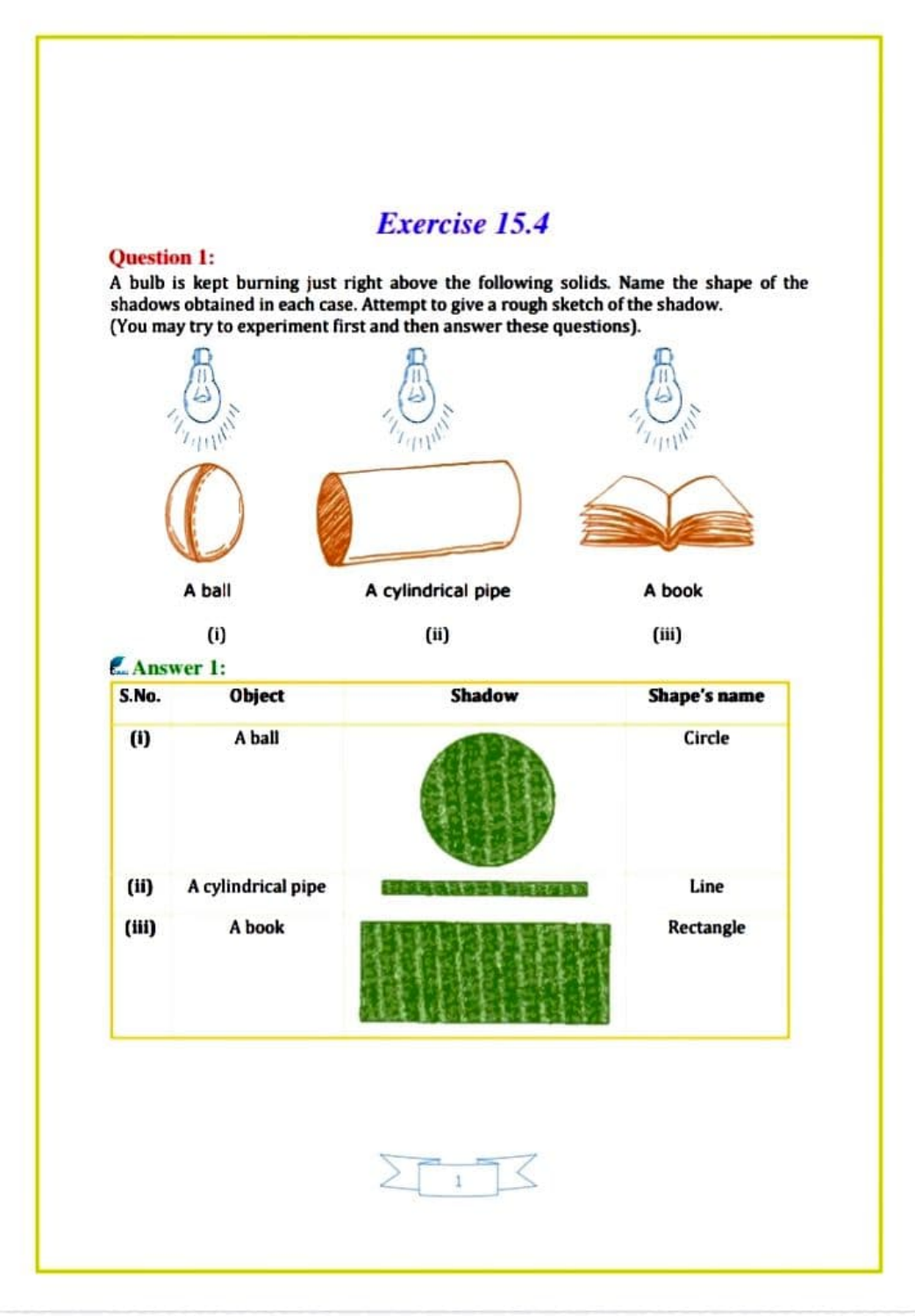#### Question 2:

Here are the shadows of some 3-D objects, when seen under the lamp of the overhead projector. Identify the solid (s) that match each shadow. (There may be multiple answers for these!)